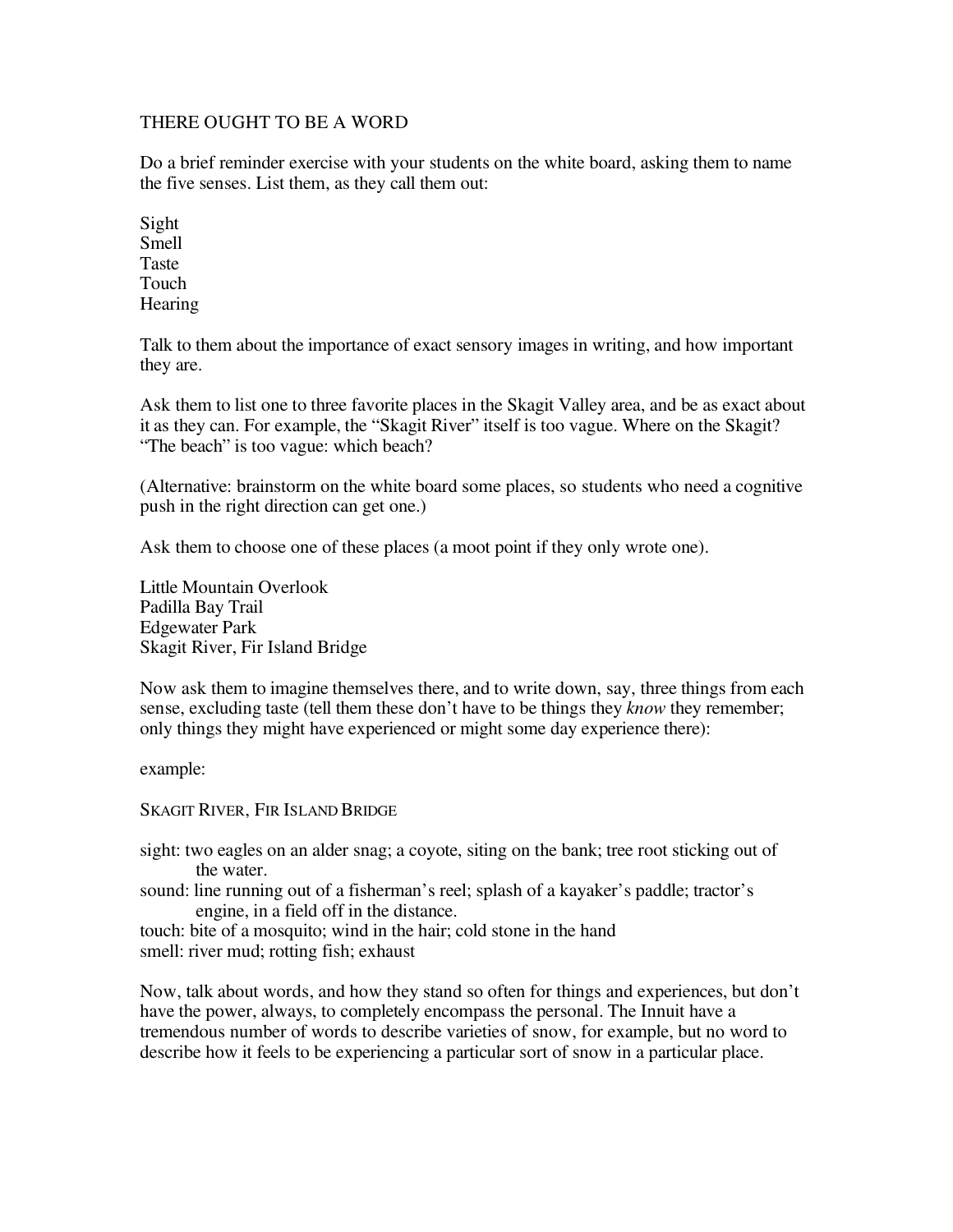Have them write down, as the title of their poem, the place they have in mind. Then have them write, as the first two lines:

"There ought to be a single word to describe how it feels to be here, but it would have to contain:

Then have them choose from their sensory observations things they might include in a word that could have that description, e.g.:

the stillness of an eagle perched on a low alder limb; the mysteryof a twisted tree root, current rippling around it; the slow stingof a mosquito on a bare forearm.

It would have to contain the sound of a tractor's patient engine from a nearby field, the quick scream of line racing from a fisherman's reel, the line disappearing beneath a surface the color of jade, or the eyes of certain cats. It would need to be cool and heavy as a flat wet stone in the palm, then thrown at the empty page of the water, skipping its way to the end of a brief, rich sentence.

Clearly you can adapt this. What we're after with the assignment is to demonstrate the use of exact imagery, and how, by wishing for a word that doesn't exist, you can still familiarize the reader with what you wish the word could do.

As a variation, you could, if you wished, ask them to concentrate on a single attribute of something. Here, for example, is a poem written about the color of something. You could hand the poem out, and ask them to think of one aspect of their place that they wish they could describe: a color, a sound, a smell, and so on. Think about some titles:

Skunk Cabbage, Reservation Road

There ought to be a single word to describe the color [smell, touch, etc.] . . .

Hand out the sample poem, and see where it takes you.